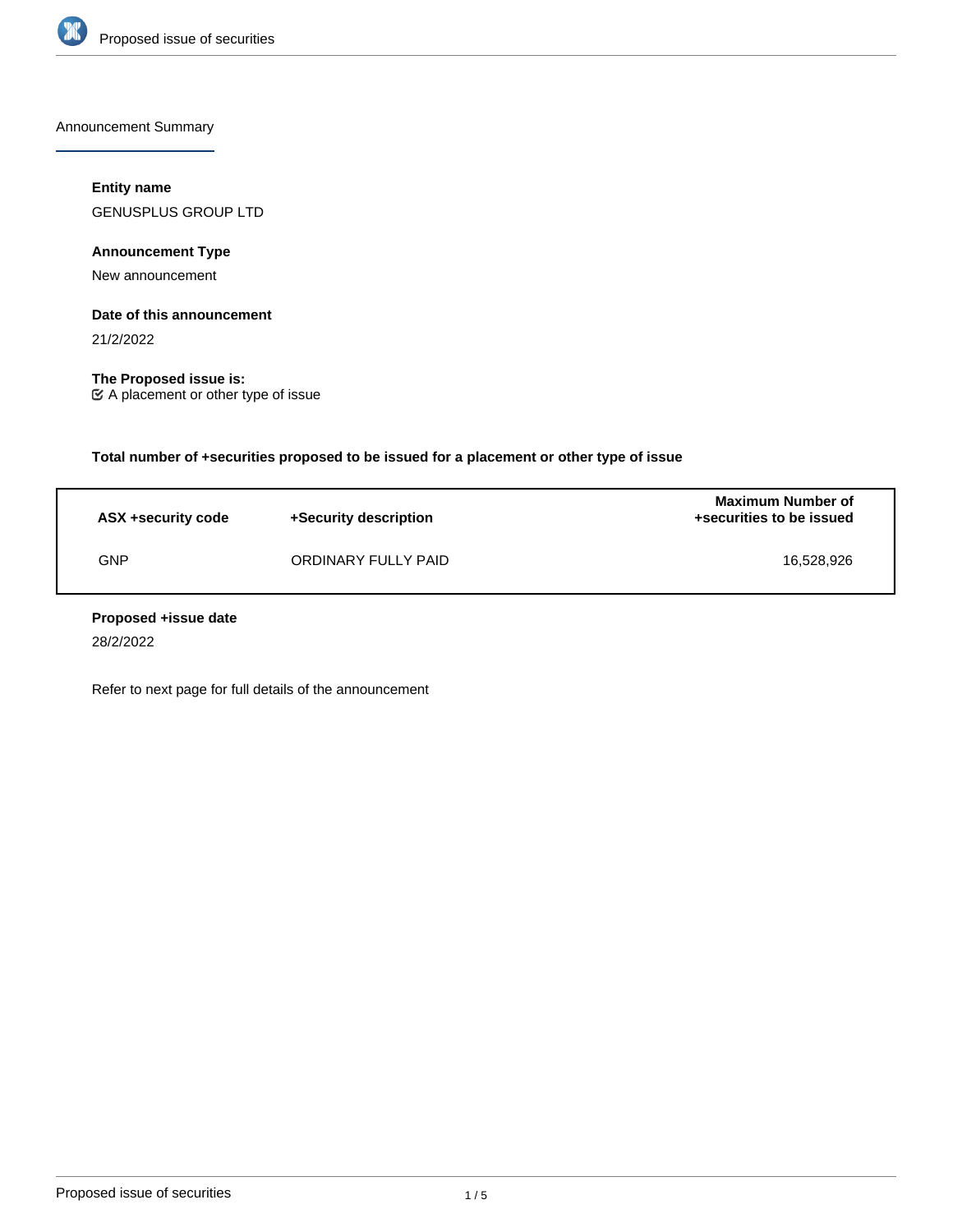

### Part 1 - Entity and announcement details

### **1.1 Name of +Entity**

GENUSPLUS GROUP LTD

We (the entity named above) give ASX the following information about a proposed issue of +securities and, if ASX agrees to +quote any of the +securities (including any rights) on a +deferred settlement basis, we agree to the matters set out in Appendix 3B of the ASX Listing Rules.

If the +securities are being offered under a +disclosure document or +PDS and are intended to be quoted on ASX, we also apply for quotation of all of the +securities that may be issued under the +disclosure document or +PDS on the terms set out in Appendix 2A of the ASX Listing Rules (on the understanding that once the final number of +securities issued under the +disclosure document or +PDS is known, in accordance with Listing Rule 3.10.3C, we will complete and lodge with ASX an Appendix 2A online form notifying ASX of their issue and applying for their quotation).

**1.2 Registered Number Type**

**Registration Number**

**ACN** 

620283561

**1.3 ASX issuer code**

GNP

# **1.4 The announcement is**

New announcement

## **1.5 Date of this announcement**

21/2/2022

**1.6 The Proposed issue is:**

 $\mathfrak{C}$  A placement or other type of issue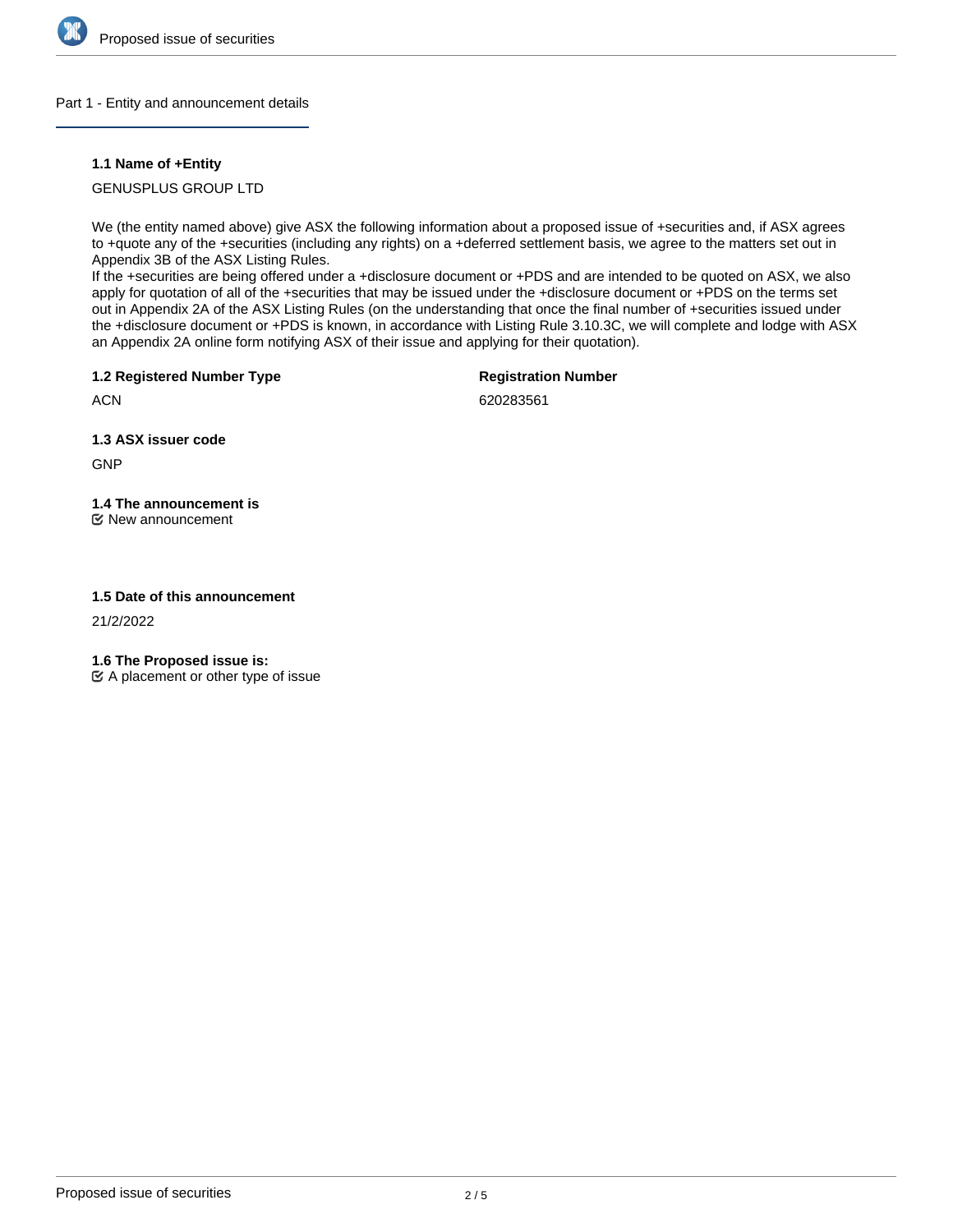

Part 7 - Details of proposed placement or other issue

Part 7A - Conditions

**7A.1 Do any external approvals need to be obtained or other conditions satisfied before the placement or other type of issue can proceed on an unconditional basis?** No

Part 7B - Issue details

**Is the proposed security a 'New class' (+securities in a class that is not yet quoted or recorded by ASX) or an 'Existing class' (additional securities in a class that is already quoted or recorded by ASX)?** Existing class

**Will the proposed issue of this +security include an offer of attaching +securities?** No

Details of +securities proposed to be issued

#### **ASX +security code and description**

GNP : ORDINARY FULLY PAID

#### **Number of +securities proposed to be issued**

16,528,926

**Offer price details**

**Are the +securities proposed to be issued being issued for a cash consideration?** Yes

**In what currency is the cash consideration being paid?**

**What is the issue price per +security?** AUD 1.21000

AUD - Australian Dollar

**Will these +securities rank equally in all respects from their issue date with the existing issued +securities in that class?** Yes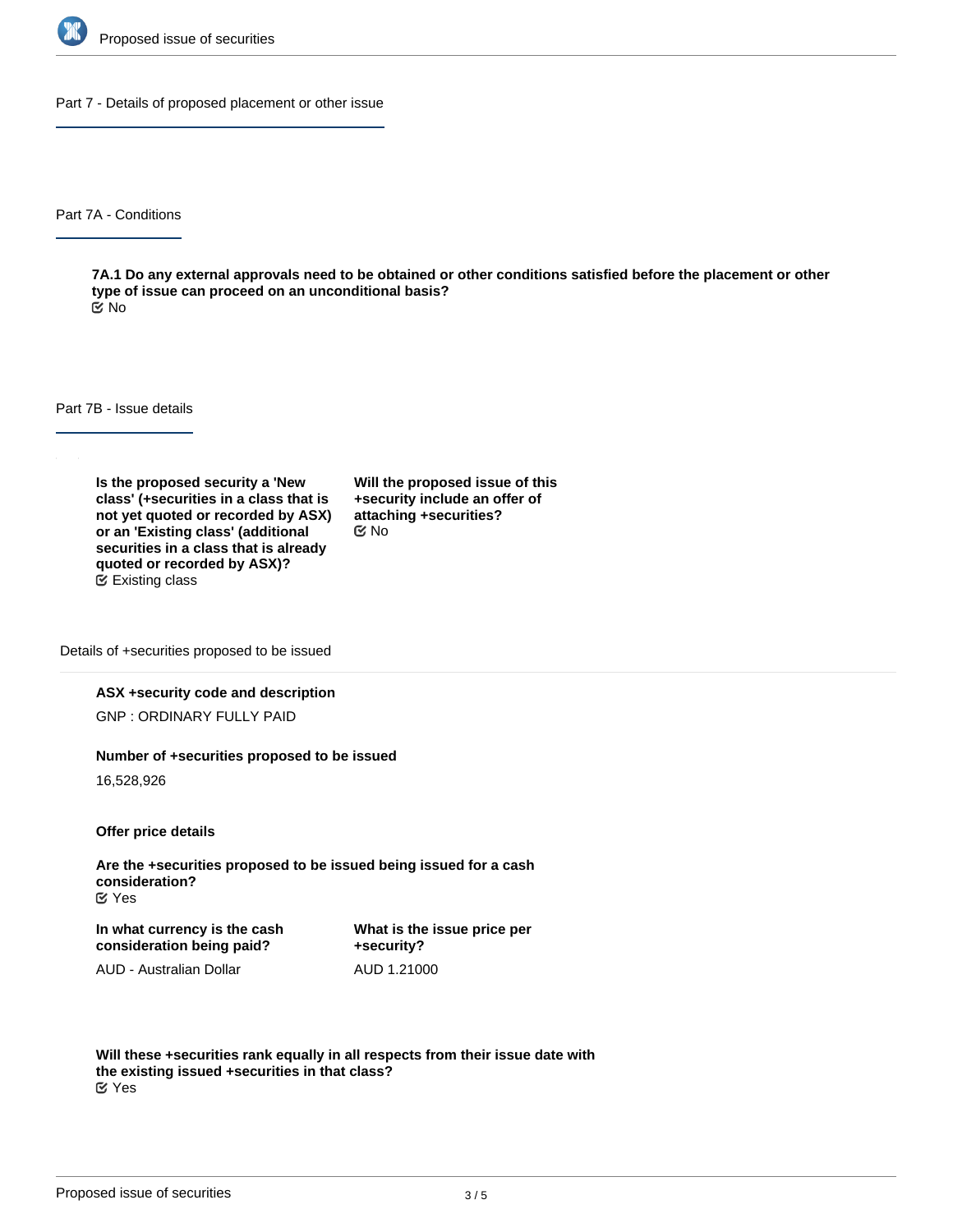

Part 7C - Timetable

**7C.1 Proposed +issue date**

28/2/2022

Part 7D - Listing Rule requirements

**7D.1 Has the entity obtained, or is it obtaining, +security holder approval for the entire issue under listing rule 7.1?** No

**7D.1b Are any of the +securities proposed to be issued without +security holder approval using the entity's 15% placement capacity under listing rule 7.1?** Yes

**7D.1b ( i ) How many +securities are proposed to be issued without security holder approval using the entity's 15% placement capacity under listing rule 7.1?**

16528926

**7D.1c Are any of the +securities proposed to be issued without +security holder approval using the entity's additional 10% placement capacity under listing rule 7.1A (if applicable)?** No

**7D.2 Is a party referred to in listing rule 10.11 participating in the proposed issue?** No

**7D.3 Will any of the +securities to be issued be +restricted securities for the purposes of the listing rules?** No

**7D.4 Will any of the +securities to be issued be subject to +voluntary escrow?** No

Part 7E - Fees and expenses

**7E.1 Will there be a lead manager or broker to the proposed issue?**

Yes

### **7E.1a Who is the lead manager/broker?**

Bell Potter Securities Limited and Euroz Hartleys Limited acted as Joint Lead Managers and bookrunners to the Placement.

### **7E.1b What fee, commission or other consideration is payable to them for acting as lead manager/broker?**

5% of gross proceeds of the offer

**7E.2 Is the proposed issue to be underwritten?** No